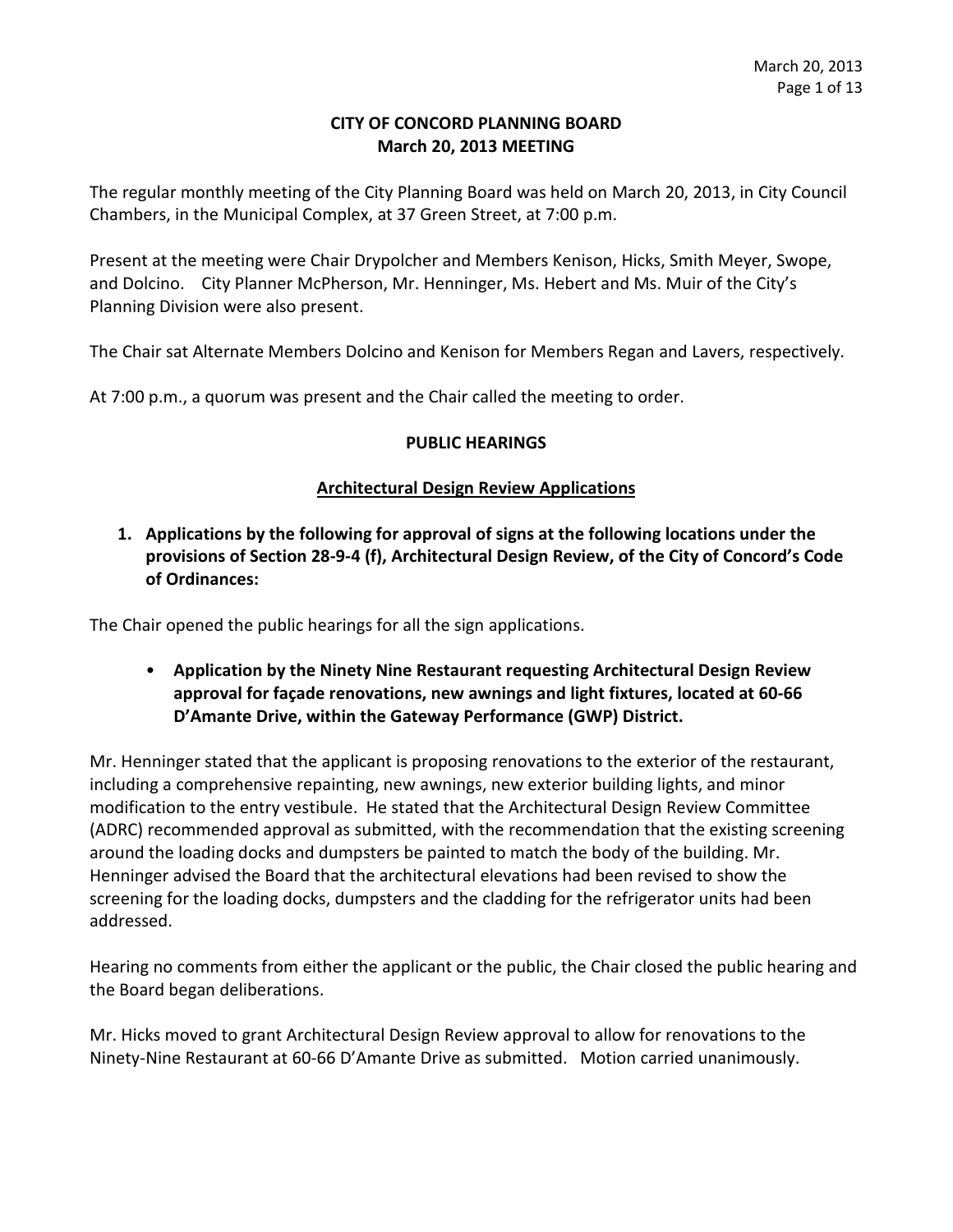• **Application by Picnic Point Holding requesting Architectural Design Review approval for façade renovations, located at 32 Commercial Street, within the Opportunity Corridor Performance (OCP) District.** 

Mr. Henninger reported that the application is to modify two façades of an existing wood-frame addition to a historic brick building at 32 Commercial Street, including the substitution of segmented hardipanel for metal siding on the two façades, a replacement window facing Commercial Street, and the substitution of a window for a doorway on the western façade facing 28 Commercial Street. He stated that the ADRC recommended approval of the renovations as proposed.

Hearing no comments from either the applicant or the public, the Chair closed the public hearing and the Board began deliberations.

Mr. Swope moved to grant Architectural Design Review approval to allow for renovations at 32 Commercial Street by Picnic Point Holding as submitted. Mr. Hicks seconded the motion. Motion carried unanimously.

• **Application by Natalia Strong / Soup Gallery LLC, requesting Architectural Design Review approval for a new hanging sign, located at 55 North Main Street, within the Central Business Performance (CBP) District.** 

Mr. Henninger explained that the application is for a new hanging sign on an existing bracket. Mr. Henninger reported that the ADRC recommended approval as submitted.

Hearing no comments from either the applicant or the public, the Chair closed the public hearing and the Board began deliberations.

Mr. Swope moved to grant Architectural Design Review approval for the new hanging sign as submitted by the applicant. Ms. Smith Meyer seconded the motion. Motion carried unanimously.

# • **Application by US Cellular requesting Architectural Design Review approval for a replacement affixed sign and a replacement panel in an existing freestanding sign, located at 260 Loudon Road, within the Gateway Performance (GWP) District.**

Mr. Henninger explained that the application is for a replacement affixed sign and a replacement panel in an existing freestanding sign. Mr. Henninger reported that the ADRC recommended approval as submitted, with the recommendation that the background of the affixed sign remain white as shown on the plan dated March 6, 2013.

Hearing no comments from either the applicant or the public, the Chair closed the public hearing and the Board began deliberations.

Mr. Swope moved to grant Architectural Design Review approval for a replacement affixed sign and a replacement panel in an existing freestanding sign with the stipulation that the background of the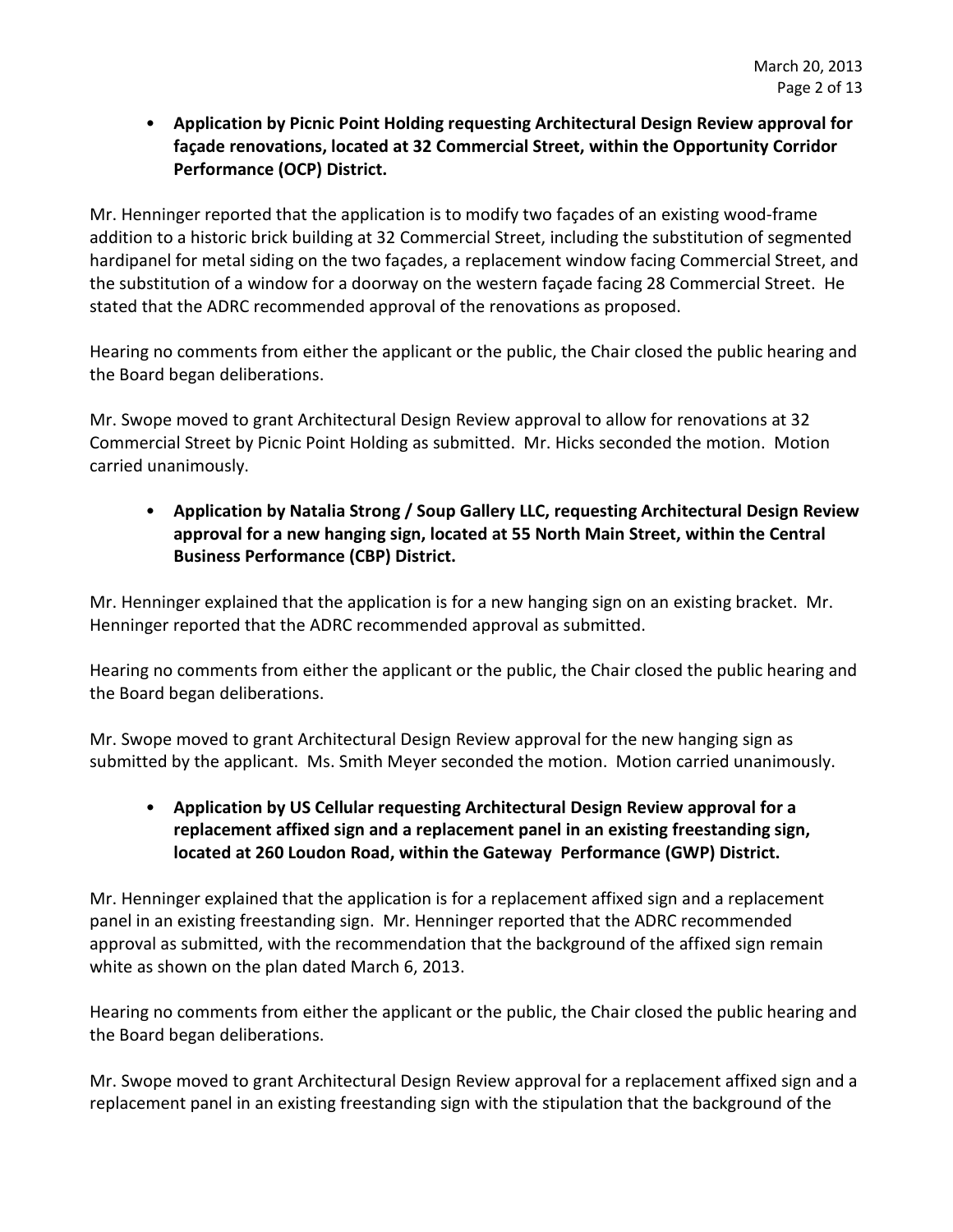affixed sign remain white as shown on the plan dated March 6, 2013. Ms. Smith Meyer seconded the motion. Motion carried unanimously**.** 

• **Application by Michael Baron / Baron's Appliances requesting Architectural Design Review approval for a new changeable copy sign over a portion of an existing time and temperature freestanding sign located at 350 Loudon Road, within the Gateway Performance (GWP) District.** 

Ms. McPherson reported that the ADRC voted to table the application.

Mr. Kenison moved to table the application per the recommendation of the ADRC. Ms. Dolcino Meyer seconded the motion. Motion carried unanimously**.** 

• **Application by Carlson's Motor Corp. requesting Architectural Design Review approval for a replacement time and temperature sign and a replacement changeable copy sign both on an existing freestanding sign, located at 13 Manchester Street, within the Gateway Performance (GWP) District.** 

Ms. McPherson reported that the ADRC voted to table the application.

Ms. Smith Meyer moved to table the application per the recommendation of the ADRC. Ms. Dolcino Meyer seconded the motion. Motion carried unanimously**.** 

## **Subdivision Application**

**2. Application by Donald Stever and Sarah Heath, for property located at 44 Graham Road, requesting Minor Subdivision approval for a lot line adjustment creating no new lots. (2013- 0011).** 

Ms. Hebert stated that the application is complete and ready for public hearing.

Mr. Swope moved and Ms. Smith Meyer seconded that the Planning Board determine this application to be complete and ready for public hearing. Motion carried unanimously.

The Chair opened the public hearing.

John Arnold, from Hinckley Allen Snyder, and Jen McCourt from McCourt Engineering, were present on behalf of the applicant.

Mr. Arnold explained that the purpose of the subdivision is to adjust a lot line between the Stever property at 44 Graham Road and the Heath property off of Shaker Road, annexing 9.22 acres of back land from the Heath property to the Stever property. He reported that the Generation Farm project was approved by the Planning Board about a year ago.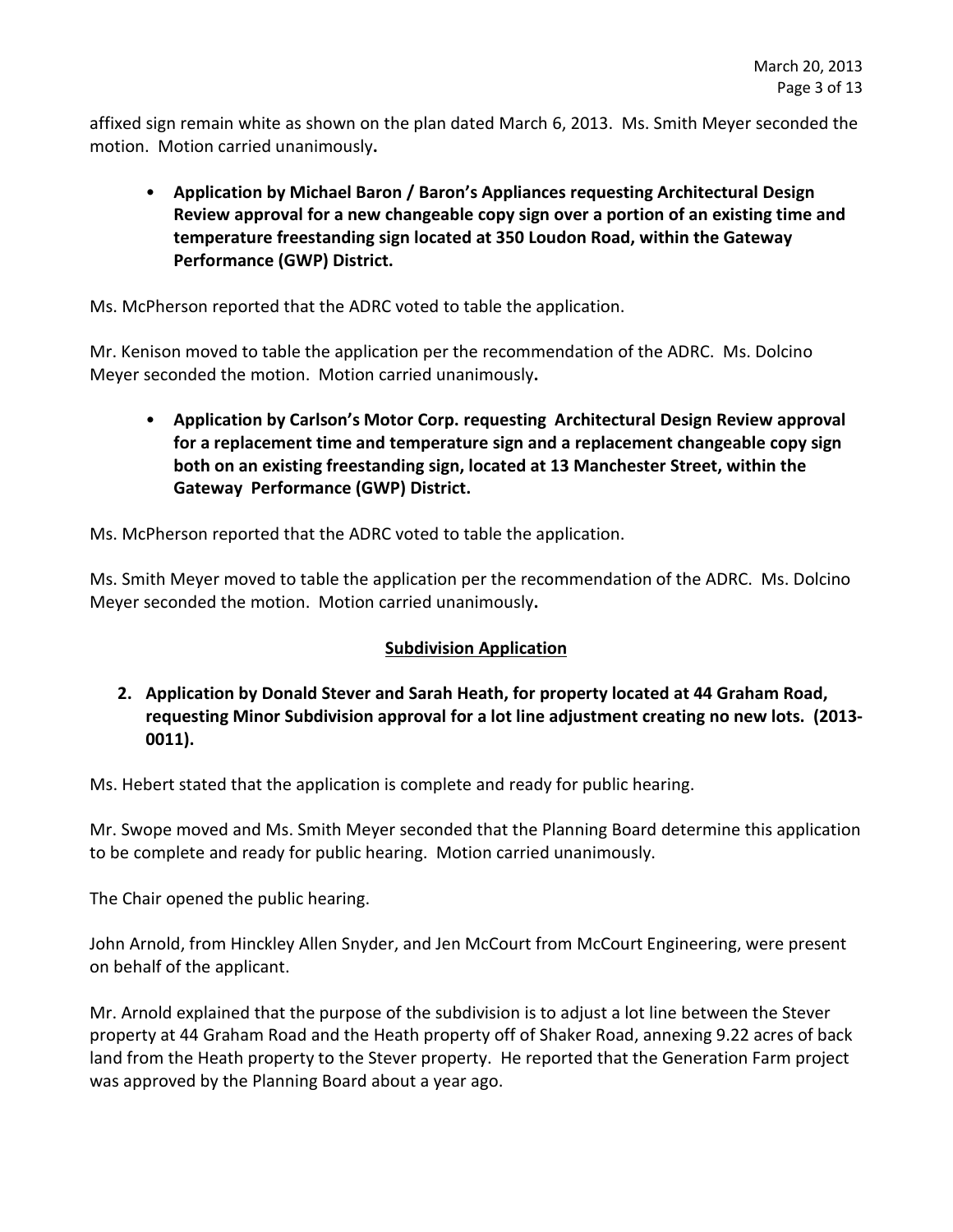Ms. McCourt stated that currently the Stever parcel is 66.10 acres and the Heath parcel is 73 acres; with the subdivision the proposed lots would be 75.32 acres (Stever) and 64 acres (Heath). She summarized the requested waivers explaining that most of the waivers were being requested due to the large size of the two lots and the land being transferred is a small portion of back land. She stated that the plan provides enough detail to clearly depict the land conveyance.

Ms. Hebert stated that the staff supports the approval of the lot line adjustment and that no construction on the lots is being proposed.

Hearing no further comments from either the applicant or the public, the Chair closed the public hearing and the Board began deliberations.

Mr. Swope moved to grant a waiver to Sections 15.02(3) and (4) of the City of Concord Subdivision Regulations, to allow the plan to be prepared at a scale of  $1'' = 100'$  for the area of land being transferred and a scale of 1" = 200' for the remaining area of the parcels. Ms. Smith Meyer seconded the motion. Motion carried unanimously.

Mr. Swope moved to grant a waiver to Sections 15.02(6) & 15.03(2) of the City of Concord Subdivision Regulations, to not provide a survey at an error of closure of 1 in 10,000 for the entire boundary line of the Heath property off of Shaker Road. The plan provides adequate detail to clearly depict the land conveyance. The area of land to be transferred to the Stevers has been surveyed at an error of closure greater than 1 in 10,000 and the entire boundary of the Stever property was also recently surveyed. The approximate bearing and dimensions of the Heath property boundary have been shown at a scale of 1" = 200'. Ms. Smith Meyer seconded the motion. Motion carried unanimously.

Mr. Swope moved to grant a waiver Sections 12.03(5), 12.07, 12.09(5) & 15.01(3) of the City of Concord Subdivision Regulations, to not include the natural features, wetland boundaries and buffers on the lot line adjustment plan. The plan includes the transfer of a small area of back land and no new construction is proposed. Ms. Smith Meyer seconded the motion. Motion carried unanimously.

Mr. Swope moved to grant a waiver to Sections 12.08(3) & 15.03(4) of the City of Concord Subdivision Regulations, to not include the topographic information on the lot line adjustment plan. The plan includes the transfer of a small area of back land and no new construction is proposed. Ms. Smith Meyer seconded the motion. Motion carried unanimously.

Mr. Swope moved to grant final subdivision approval for the Minor Subdivision application of the Donald Stever Revocable Trust and Sarah Heath, as prepared by J.E. Belanger Land Surveying, PLLC, plan entitled "Resubdivision Plan Between Lots 3 & 13 Tax Map 123 Block 3" subject to the following condition:

1. Prior to the final plat being signed by the Planning Board Chair and Clerk, the applicant shall revise the plat drawings to address any minor corrections and omissions noted by City staff.

Ms. Smith Meyer seconded the motion. Motion carried unanimously.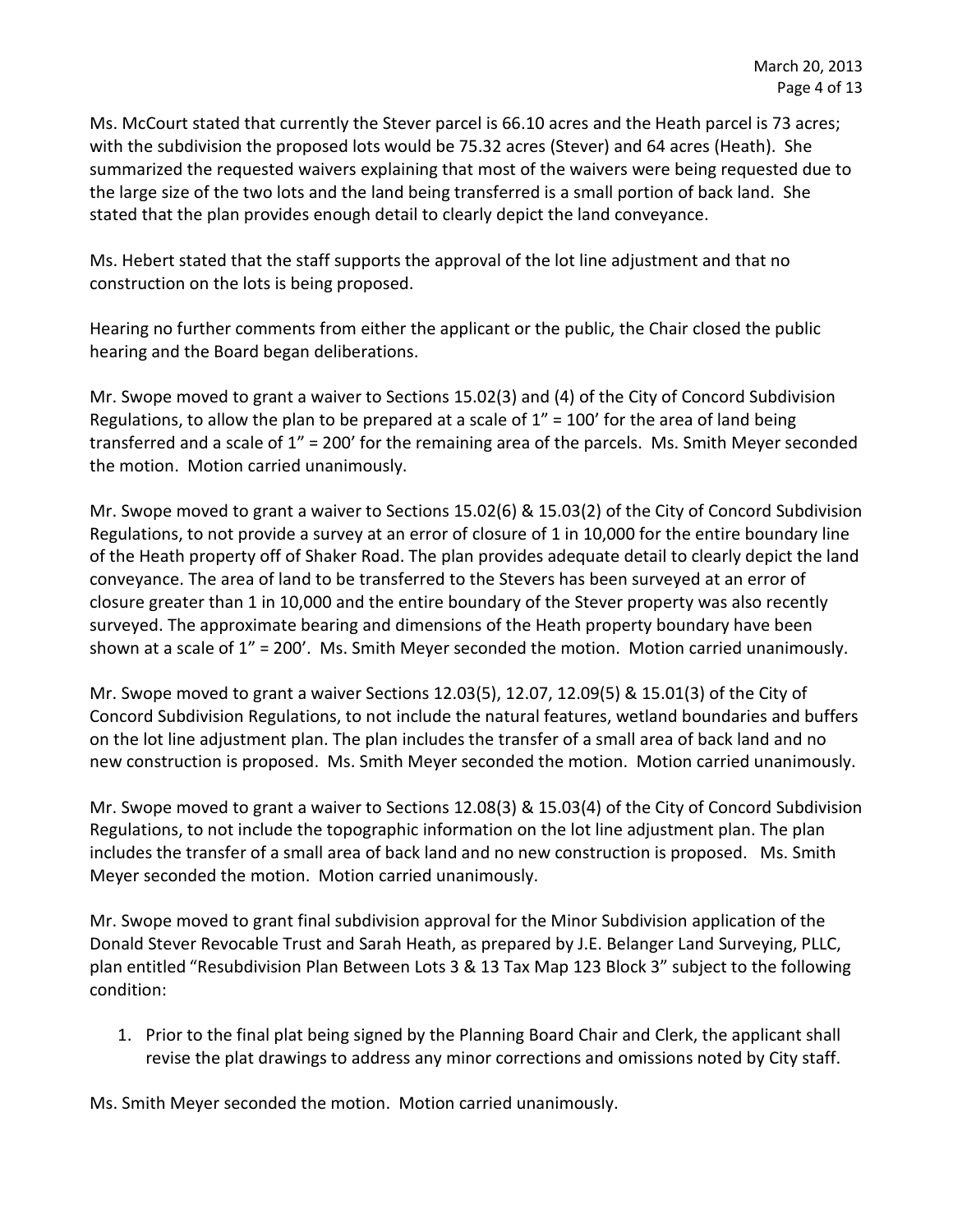#### **Conditional Use Permit Applications**

**3. Application by AT&T Wireless Services, Inc. / Centerline Communications LLC, for property located at 19 Industrial Park Drive, requesting a Conditional Use Permit with Architectural Design Review approval, pursuant to Article 28-5-23, Wireless Telecommunications Equipment, of the Concord Zoning Ordinance, for the installation of new and replacement equipment in an existing fully-enclosed cell tower and new and replacement groundmounted equipment within the existing compound. (2013-0001)**

Mr. Henninger stated that the application is complete and ready for public hearing.

Mr. Hicks moved and Mr. Kenison seconded that the Planning Board determine this application to be complete and ready for public hearing. Motion carried unanimously.

The Chair opened the public hearing.

John Lawrence, from Centerline Communications LLC, was present on behalf of the applicant.

Mr. Lawrence stated that the proposal is to remove three existing antennas and add three new antennas, which will remain interior to the pole. He explained that there would be no changes to the site. Mr. Lawrence explained that AT&T is doing upgrades within the City, which will improve data functions for its customers.

Hearing no further comments from either the applicant or the public, the Chair closed the public hearing and the Board began deliberations.

Mr. Swope moved to grant a Conditional Use Permit, pursuant to Article 28-5-23(b) of the Zoning Ordinance, to allow the installation and alteration of wireless telecommunication equipment in an existing tower as requested by the applicant at 19 Industrial Park Drive, subject to the following conditions:

- 1. The proposed wireless equipment shroud and accessory ground mounted equipment shall match the existing color of the pole and equipment.
- 2. Prior to the issuance of a certificate of approval by the Planning Board Chair and issuance of any building permits for construction activity on the site, the applicant shall provide a financial guarantee for the removal or demolition and disposal of the antennas pursuant to Article 28-5- 23(i) of the City of Concord Zoning Ordinance. The financial guarantee shall be in an amount as approved by the City Engineer and in a form acceptable to the City Solicitor. The term of the guarantee shall extend one year past the period of validity of the permit.
- 3. In accordance with Article 28-5-23 of the Zoning Ordinance, the Conditional Use Permit shall be valid for a period of three years from the date of the vote of the Board. The permit may be renewed pursuant to Article 28-5-23(b).

Mr. Hicks seconded the motion. Motion carried unanimously.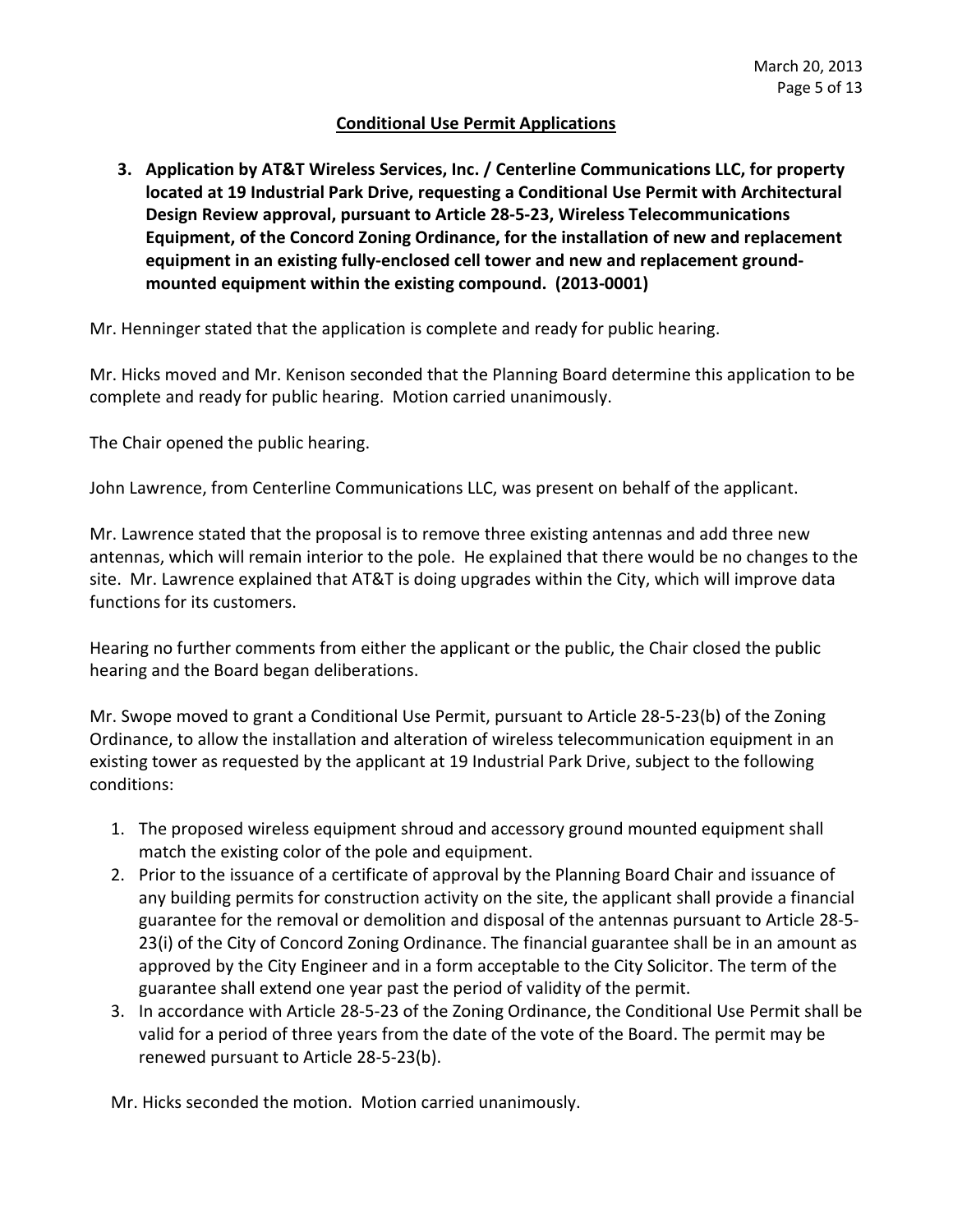**4. Application by Global Tower Partners / Centerline Communications LLC, for property located at 2 Pillsbury Street, requesting Architectural Design Review approval for the installation of new and replacement antennas and equipment on the rooftop and side of an existing building. (2013-0002)**

Mr. Henninger stated that the application is complete and ready for public hearing.

Mr. Hicks moved and Mr. Kenison seconded that the Planning Board determine this application to be complete and ready for public hearing. Motion carried unanimously.

The Chair opened the public hearing.

John Lawrence, from Centerline Communications LLC, was present on behalf of the applicant.

Mr. Lawrence stated that currently there are six antennas and the proposal is to add three additional antennas and remote radio heads on the roof. He explained that the proposed new and replacement antenna will be painted to match the walls they will be placed upon, the new rooftop equipment will be placed adjacent to existing roof equipment and will match the equipment in color and size, and a surge protector will be placed on the stair tower roof. Mr. Lawrence reported that the surge protector will be relatively short and will not be visible from many locations.

Hearing no further comments from either the applicant or the public, the Chair closed the public hearing and the Board began deliberations.

Mr. Hicks asked whether the existing antennas will be painted at the same time as the new antennas will be installed. Mr. Lawrence responded that this was not in the plan, but could be a condition of approval.

Ms. Smith Meyer moved to grant a Conditional Use Permit, pursuant to Article 28-5-23(b) of the Zoning Ordinance, to allow the installation and alteration of wireless telecommunication equipment in an existing tower as requested by the applicant at 2 Pillsbury Street, subject to the following conditions:

- 1. The proposed wireless equipment and rooftop mechanical shall match the existing antenna and equipment.
- 2. Prior to the issuance of a certificate of approval by the Planning Board Chair and issuance of any building permits for construction activity on the site, the applicant shall provide a financial guarantee for the removal or demolition and disposal of the antennas pursuant to Article 28-5-23(i) of the City of Concord Zoning Ordinance. The financial guarantee shall be in an amount as approved by the City Engineer and in a form acceptable to the City Solicitor. The term of the guarantee shall extend one year past the period of validity of the permit.
- 3. In accordance with Article 28-5-23 of the Zoning Ordinance, the Conditional Use Permit shall be valid for a period of three years from the date of the vote of the Board. The permit may be renewed pursuant to Article 28-5-23(b).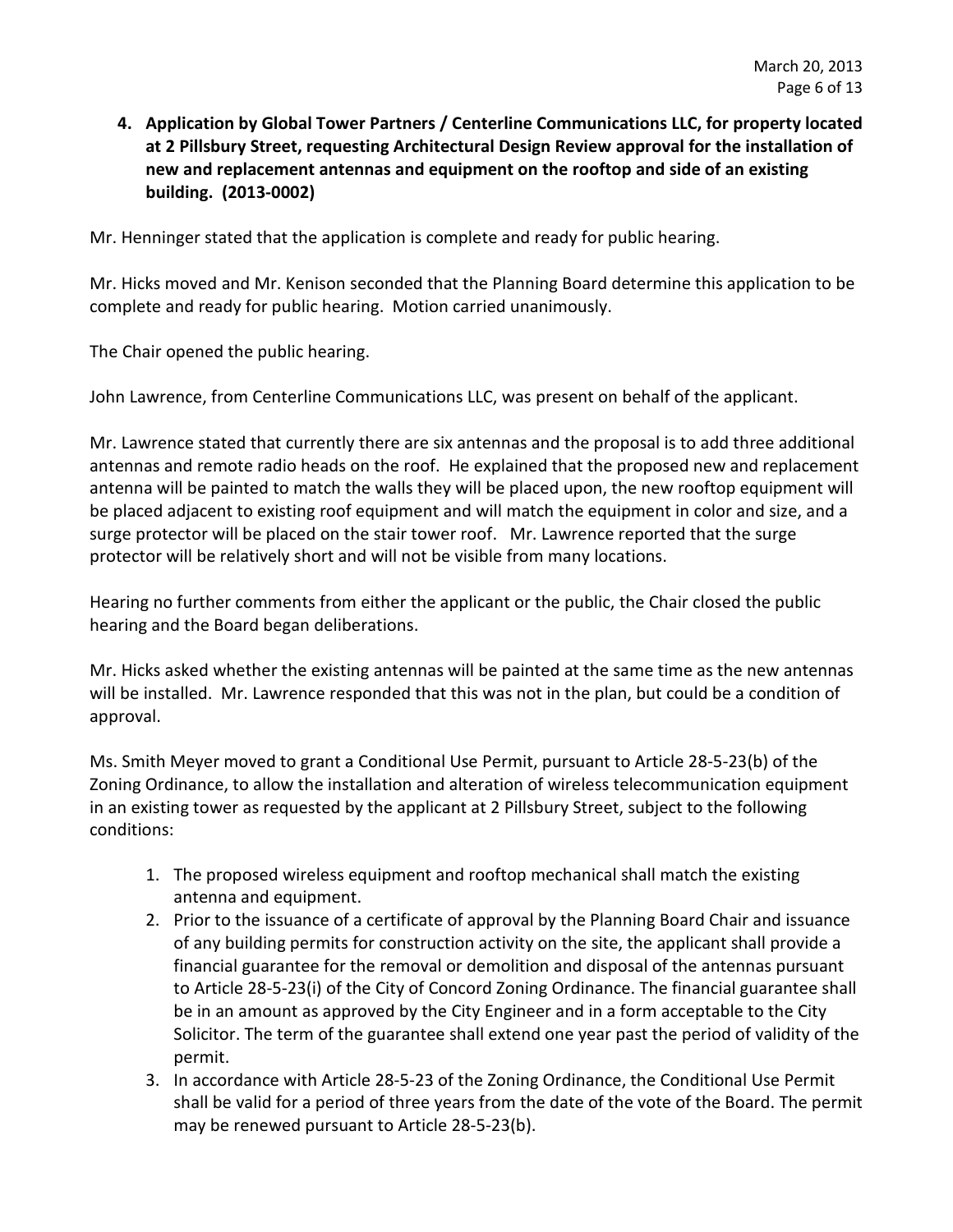4. Existing antennas will be repainted at the time the new antennas are installed to match the new antennas.

Mr. Swope seconded the motion. Motion carried unanimously.

**5. Application by Crown Castle / Centerline Communications LLC, for property located at 217 Fisherville Road, requesting Architectural Design Review approval for the addition of new antennas, remote radio heads , and surge arrestor on an existing monopole and new and replacement ground-mounted equipment within the existing compound. (2013-0003)**

Mr. Henninger stated that the application is complete and ready for public hearing.

Mr. Swope moved and Ms. Smith Meyer seconded that the Planning Board determine this application to be complete and ready for public hearing. Motion carried unanimously.

The Chair opened the public hearing.

John Lawrence, from Centerline Communications LLC, was present on behalf of the applicant.

Mr. Lawrence stated that there are currently six antennas on a monopole and the proposal is to add three additional antennas and remote radio heads on the existing monopole at the same height as the existing equipment. He explained new and replacement ground-mounted equipment will be housed in an existing fenced enclosure at the base of the tower.

Hearing no further comments from either the applicant or the public, the Chair closed the public hearing and the Board began deliberations.

Mr. Swope moved to grant a Conditional Use Permit**,** pursuant to Article 28-5-23(b) of the Zoning Ordinance, to allow the installation of wireless telecommunication equipment in an existing tower as requested by the applicant at 217 Fisherville Road, subject to the following conditions:

- 1. The three proposed wireless telecommunications antennas and six proposed radio reception units (RRUS-11) shall be installed at a centerline height of 168 feet, as shown on the submitted plans, and shall be grey in color to match the existing tower.
- 2. Prior to the issuance of a certificate of approval by the Planning Board Chair and issuance of any building permits for construction activity on the site, the applicant shall provide a financial guarantee for the removal or demolition and disposal of the antennas pursuant to Article 28-5-23(i) of the City of Concord Zoning Ordinance. The financial guarantee shall be in an amount as approved by the City Engineer and in a form acceptable to the City Solicitor. The term of the guarantee shall extend one year past the period of validity of the permit.
- 3. In accordance with Article 28-5-23 of the Zoning Ordinance, the Conditional Use Permit shall be valid for a period of three years from the date of the vote of the Board. The permit may be renewed pursuant to Article 28-5-23(b).

Mr. Kenison seconded the motion. Motion carried unanimously.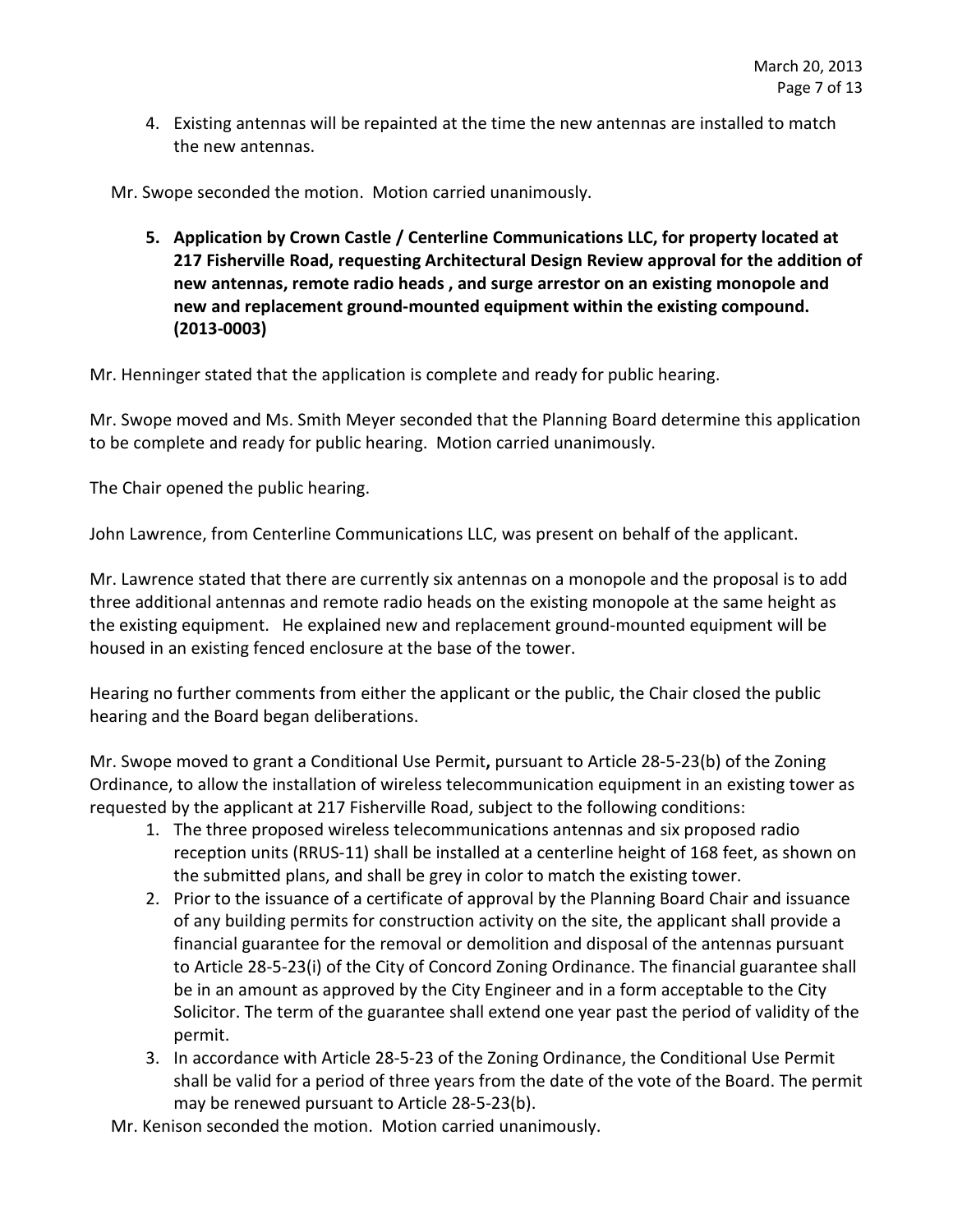**6. Application by Crown Castle / Centerline Communications LLC, for property located at 102 Little Pond Road, requesting Architectural Design Review approval for the addition of new antennas, remote radio heads , and surge arrestor on an existing monopole and new and replacement ground-mounted equipment within the existing compound. (2013-0004)**

Ms. Dolcino recused herself from this hearing.

Mr. Henninger stated that the application is complete and ready for public hearing.

Mr. Swope moved and Ms. Smith Meyer seconded that the Planning Board determine this application to be complete and ready for public hearing. Motion carried unanimously.

The Chair opened the public hearing.

John Lawrence, from Centerline Communications LLC, was present on behalf of the applicant.

Mr. Lawrence stated that the proposal is to add three additional antennas and six remote radio heads on the existing lattice tower at the same height as the existing equipment. He explained new and replacement ground-mounted equipment will be housed in an existing fenced enclosure at the base of the tower.

Hearing no further comments from either the applicant or the public, the Chair closed the public hearing and the Board began deliberations.

Ms. Smith Meyer moved to grant a Conditional Use Permit**,** pursuant to Article 28-5-23(b) of the Zoning Ordinance, to allow the installation of wireless telecommunication equipment in an existing tower as requested by the applicant at 217 Fisherville Road, subject to the following conditions:

- 1. The three proposed wireless telecommunications antennas and six proposed radio reception units (RRUS-11) shall be installed at a centerline height of 156 feet, as shown on the submitted plans, and shall be grey in color to match the existing tower.
- 2. Prior to the issuance of a certificate of approval by the Planning Board Chair and issuance of any building permits for construction activity on the site, the applicant shall provide a financial guarantee for the removal or demolition and disposal of the antennas pursuant to Article 28-5-23(i) of the City of Concord Zoning Ordinance. The financial guarantee shall be in an amount as approved by the City Engineer and in a form acceptable to the City Solicitor. The term of the guarantee shall extend one year past the period of validity of the permit.
- 3. In accordance with Article 28-5-23 of the Zoning Ordinance, the Conditional Use Permit shall be valid for a period of three years from the date of the vote of the Board. The permit may be renewed pursuant to Article 28-5-23(b).

Mr. Swope seconded the motion. Motion carried with five members affirming the vote and Ms. Dolcino abstaining.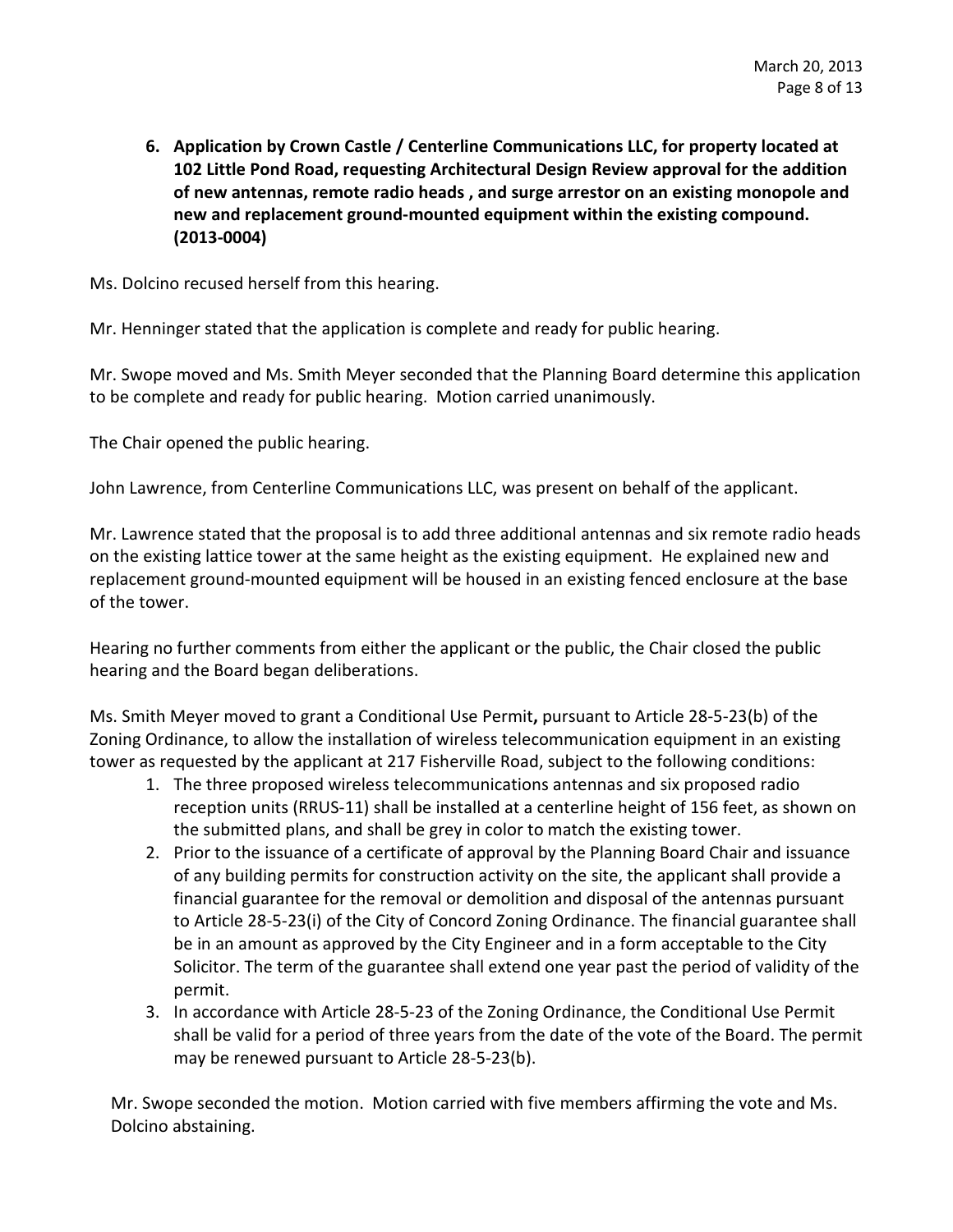**7. Application by Crown Castle / Centerline Communications LLC, for property located at 58 Locke Road, requesting Architectural Design Review approval for the addition of new antennas, remote radio heads , and surge arrestor on an existing monopole and new and replacement ground-mounted equipment within the existing compound. (2013-0005)**

Mr. Henninger stated that the application is complete and ready for public hearing.

Mr. Kenison moved and Mr. Hicks seconded that the Planning Board determine this application to be complete and ready for public hearing. Motion carried unanimously.

The Chair opened the public hearing.

John Lawrence, from Centerline Communications LLC, was present on behalf of the applicant.

Mr. Lawrence stated that the proposal is to add three additional antennas and six remote radio heads on the monopole at the same height as the existing equipment. He explained new and replacement ground-mounted equipment will be housed in an existing fenced enclosure at the base of the tower.

Hearing no further comments from either the applicant or the public, the Chair closed the public hearing and the Board began deliberations.

Ms. Smith Meyer moved to grant a Conditional Use Permit**,** pursuant to Article 28-5-23(b) of the Zoning Ordinance, to allow the installation of wireless telecommunication equipment in an existing tower as requested by the applicant at 217 Fisherville Road, subject to the following conditions:

- 1. The three proposed wireless telecommunications antennas and six proposed radio reception units (RRUS-11) shall be installed at a centerline height of 170 feet, as shown on the submitted plans, and shall be grey in color to match the existing tower.
- 2. Prior to the issuance of a certificate of approval by the Planning Board Chair and issuance of any building permits for construction activity on the site, the applicant shall provide a financial guarantee for the removal or demolition and disposal of the antennas pursuant to Article 28-5-23(i) of the City of Concord Zoning Ordinance. The financial guarantee shall be in an amount as approved by the City Engineer and in a form acceptable to the City Solicitor. The term of the guarantee shall extend one year past the period of validity of the permit.
- 3. In accordance with Article 28-5-23 of the Zoning Ordinance, the Conditional Use Permit shall be valid for a period of three years from the date of the vote of the Board. The permit may be renewed pursuant to Article 28-5-23(b).

Mr. Swope seconded the motion. Motion carried unanimously.

#### **Site Plan Review**

**8. Application by Havenwood-Heritage Heights, for property located at 149 East Side Drive, requesting Site Plan approval, Architectural Design Review approval, a Conditional Use**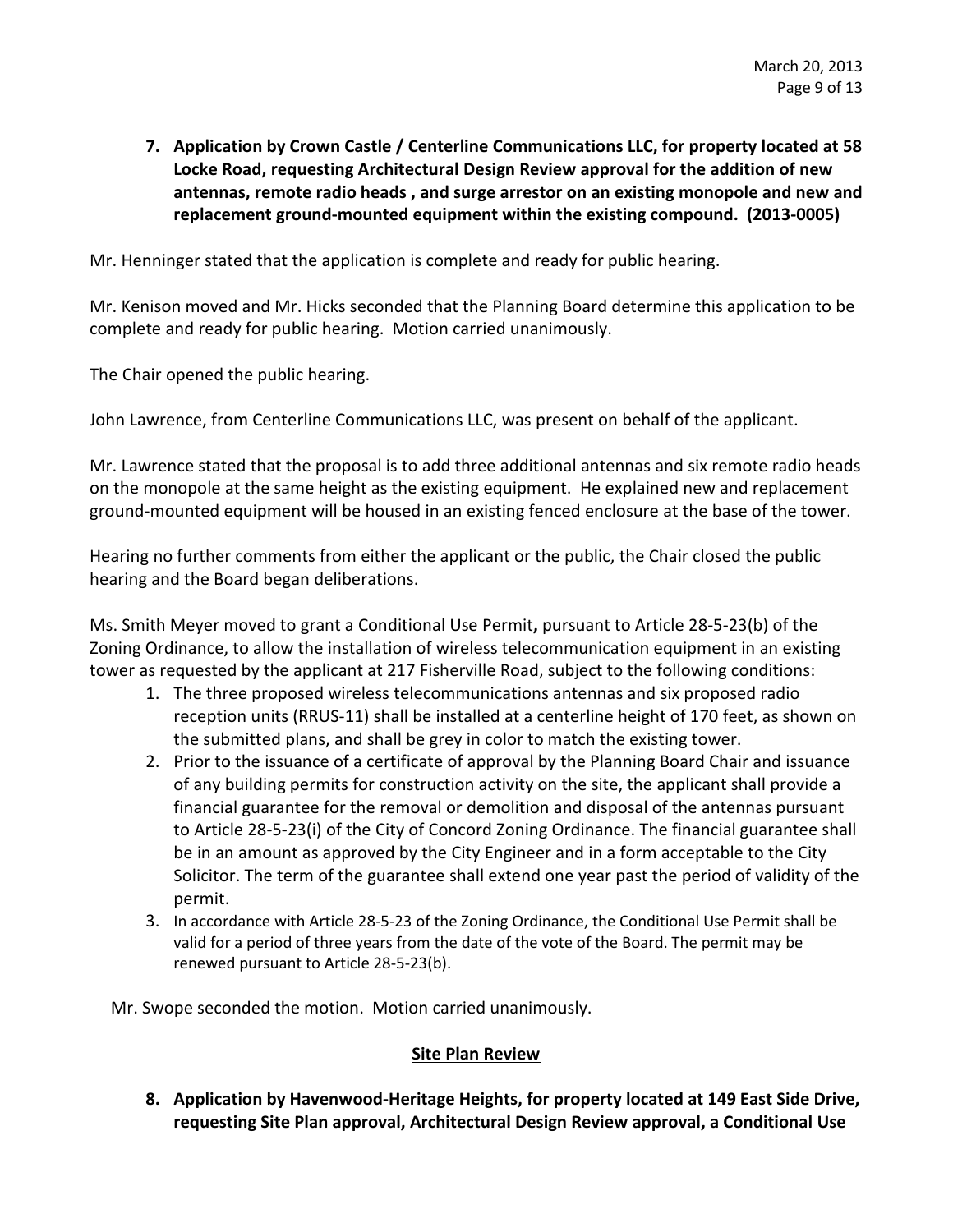**Permit pursuant to Section 28-4-4(d), Disturbance to Bluffs and Buffers to Bluffs, and a Conditional Use Permit pursuant to Section 28-2-4(j) and 28-8-2(c), Modification of an Existing Residential Social Service Center, of the Zoning Ordinance, for the redevelopment of the north end of the property, including the demolition of 65 residential dwelling units, construction of 34 new residential dwelling units, construction of a new private road, driveways, sidewalks, stormwater management, lighting, landscaping, and related site improvements. (2013-0008)** 

Ms. Hebert stated that the application is complete and ready to be set for public hearing on April 17, 2013.

Mr. Swope moved and Ms. Smith Meyer seconded that the Planning Board determine this application to be complete and set it for public hearing on April 17, 2013. Motion carried unanimously.

# **Amendments to the Zoning Ordinance**

9. **Consideration of proposed amendments to Article 28-4,** *Development Design Standards***, which would add a new development type, Continuing Care Retirement Community, and design and performance standards; and corollary amendments to Section 28-2-4(j)** *Table of Principle Uses***, Section 28-9-4(f)** *Decisions by the Planning Board, Architectural Design Review* **and Section 28-7-2(e) (A)** *Table of Off-Street Parking Requirements, Principal Uses, Residential***.** 

The Chair stated that this hearing was continued from last month and that he would like to continue it until the next meeting, as the Planning staff is waiting for additional information from the Code Administration

Ms. Smith Meyer moved that the Planning Board continue this hearing until April 17, 2013. Mr. Kenison seconded the motion. Motion carried unanimously.

# **Amendments to the Site Plan Regulations**

# **10. Consideration of proposed amendments to Appendix A: Fees, of the Site Plan Regulations.**

[Refer to the minutes under Item # 11].

## **Amendments to the Subdivision Regulations**

# **11. Consideration of proposed amendments to Appendix A: Fees, of the Subdivision Regulations.**

The Chair opened the public hearings for proposed amendments to the fee schedules of the Site Plan and Subdivision Regulations.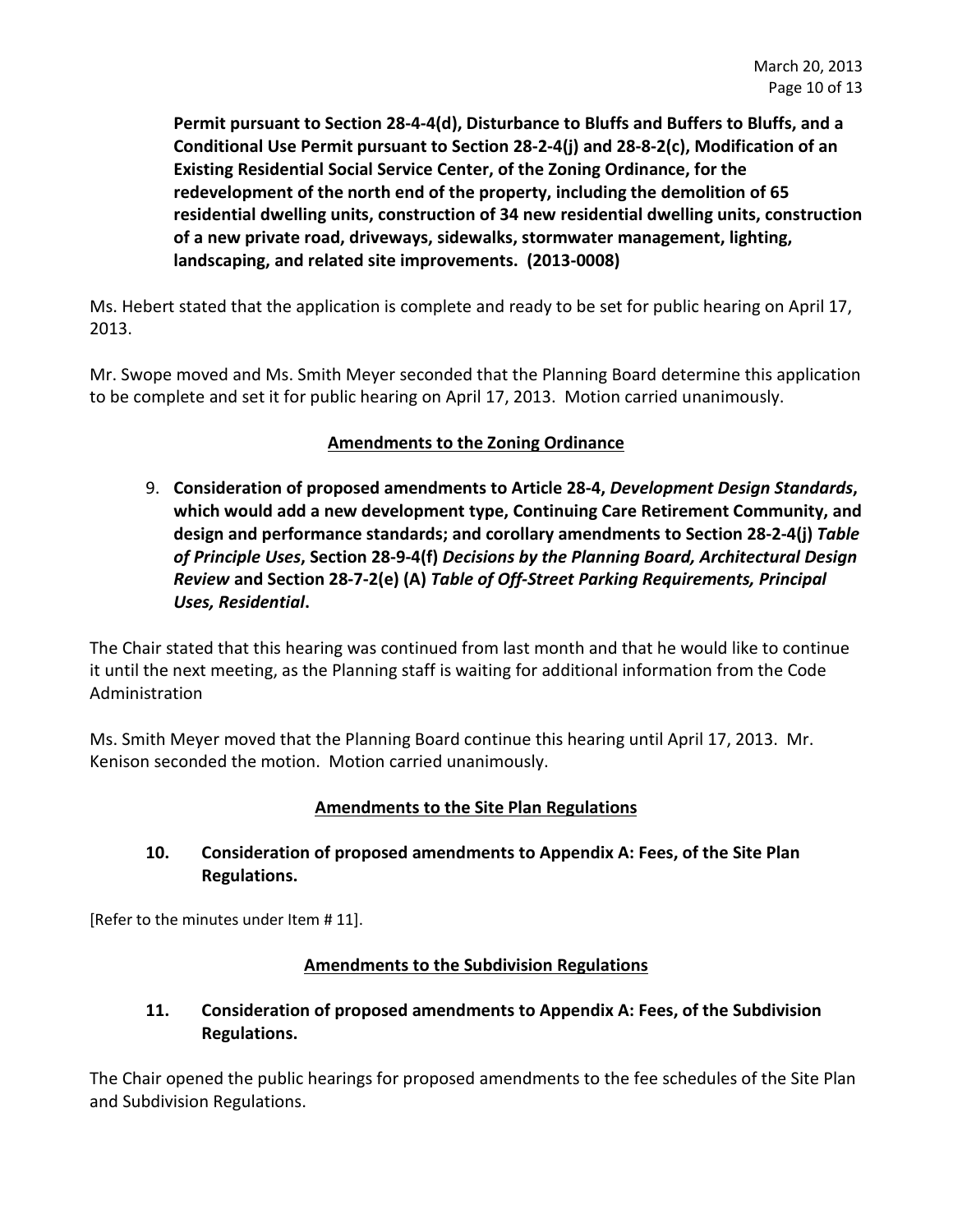Ms. McPherson stated that the Planning staff is proposing to modify the fee schedules and that the some of the changes are to add more descriptions, especially under the subdivision headings. She also stated that she thought the new format was easier to read.

Ms. McPherson stated that she is proposing a reduced fee of \$300 for Major Subdivision – Design Review Phase in an attempt to have applicants come in at the design review phase. If the applicants avail themselves to the design review phase, they would pay a \$300 subdivision application fee, if they do not use the design review phase, the application fee for a subdivision would be \$1,000, another way to encourage applicants to meet with the Planning Board early in the Design Phase.

The Chair stated that there were issues in the past with applicants coming before the Planning Board for preliminary review because that starts the clock for statutory time limits for review. Ms. Hebert responded that it is only the vesting clock that begins.

Ms. Smith Meyer suggested that this would be a good idea, as the background information is needed and the developer won't have to have the landscape and planting plans at the time, but will have a conceptual site plan. Ms. Hebert stated that the applicants would have 12 months after the design review phase to submit their application. Ms. McPherson stated that this would be a way for the Planning Board to provide comments early in the process.

Mr. Kenison asked whether abutters would be able to weigh in on the projects in the design review phase. Ms. Hebert stated that the abutters are notified by certified mail, but testimony is not taken at this time, only the applicant and their agent can talk with the Planning Board. Ms. McPherson stated that the abutters would have a chance to speak at the regular meeting for subdivision approval. Ms. Dolcino asked what would happen if abutters vehemently opposed the project and stated that it seems bizarre to provide notice to the abutters but not to let them speak. Mr. Swope agreed and stated that the abutters should at least be able to submit something in writing.

Ms. McPherson stated that the Planning staff would review the process section of the Subdivision Regulations and come back to the Planning Board with changes to allow public testimony at the Design Review Phase.

Ms. McPherson stated that under the Site Plan section of the fee schedule, she divided the site plan review fees by major and minor instead of residential or commercial, and that the fee for the square footage was increased by \$50.00 for major site plan reviews.

Ms. McPherson explained that she also separated out Condominium Declarations from the Site Plan and/or Subdivision section and added a \$300 fee for each new land unit created, which was a type of subdivision that had fallen through the cracks without a fee charged.

Ms. McPherson reported that she added a \$50 application fee for signs. The Chair asked whether the fee was for each individual sign or a sign application. Mr. Henninger asked whether the same fee would apply to a replacement panel as well as for a new sign. Ms. Smith Meyer asked whether this fee was in addition to the sign permit fees paid to the Code Administration. Ms. McPherson responded by stating that they were coordinating the application fee for signs with Code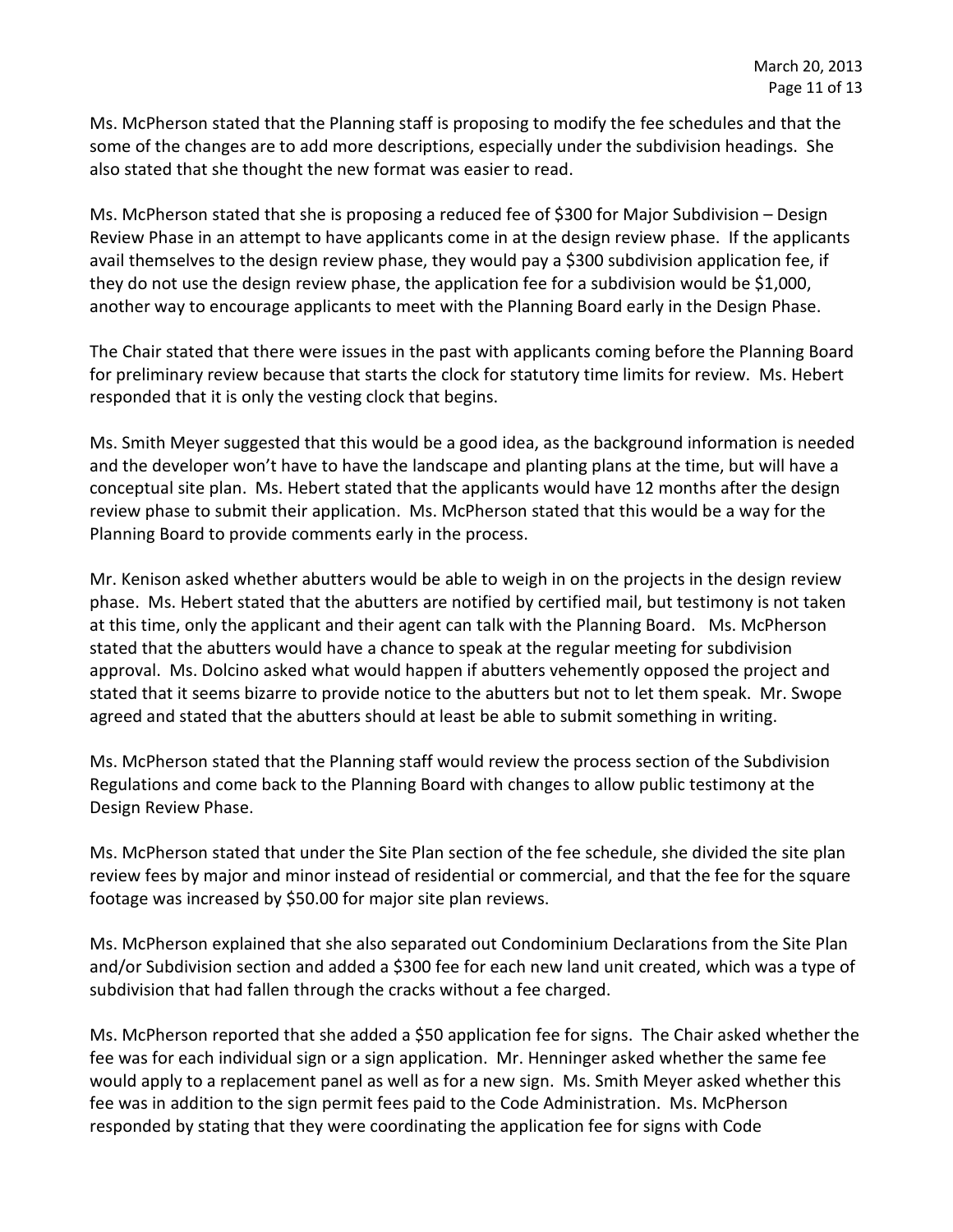Administration, but had not heard back from them. She said she would come back to the Planning Board on this item.

Ms. McPherson stated that there were new tiered fees proposed for Conditional Use Permits for disturbances to buffers, wetlands, bluffs, etc., with a higher fee for greater disturbance.

Ms. McPherson stated that the current fee scheduled has a fee for Further Consideration by the Planning Board, but no one was sure of what that meant, so she deleted that section and added two subsections under Miscellaneous Fees – Request for an Amendment and Request for an Extension and added abutter notification fees for these two subsections.

Ms. McPherson explained that she also added a subsection for Inspection Fees. She reported that request for inspections for temporary certificates of occupancy are becoming more and more common and take up a lot of additional time for the Planning Division. She stated that the Planner must visit the site and review everything that is required for a certificate of occupancy to provide the temporary certificate of occupancy and then do the same thing when the developer is ready for the final certificate of occupancy. The time for the regular certificate of occupancy is rolled into the original fee paid, but there is currently nothing to cover the time spent on a temporary certificate of occupancy.

Ms. McPherson reported that the only other changes is that the recording fees for documents and plan sheets are now separate and the fee for voluntary mergers is being increased from \$70.00 to \$75.00.

Ms. Smith Meyer stated that she likes the new layout of the fee schedules and that it is easier to read.

Mr. Swope suggested that a note be added stating that more than one fee could apply to each application. Ms. McPherson agreed this was a good idea.

Ms. McPherson stated that she would review the design review phase regulations regarding public testimony, subdivision fees and regulations as well as the sign fees and return to the Planning Board next month.

Ms. Smith Meyer moved that the Planning Board continue this public hearing until the April 17, 2013, meeting. Mr. Swope seconded the motion. Motion carried unanimously.

#### **REGULAR MEETING**

## **12. Consideration of proposed amendments to Chapter 4, Design Standards, which would add a new section on Open Space Residential Development Design Standards and corollary amendments to renumber the Site Plan Regulations as necessary.**

Ms. McPherson reviewed the changes that were discussed at the last Planning Board meeting and stated that they were now incorporated into the new draft amendments.

Mr. Hicks asked about whether any changes were made to the amendments regarding ten percent maximum for recreational fields. The Planning Board discussed the viability of having soccer fields in an open space residential development and the issues of associated parking, management of the fields, and passive versus active recreational uses.